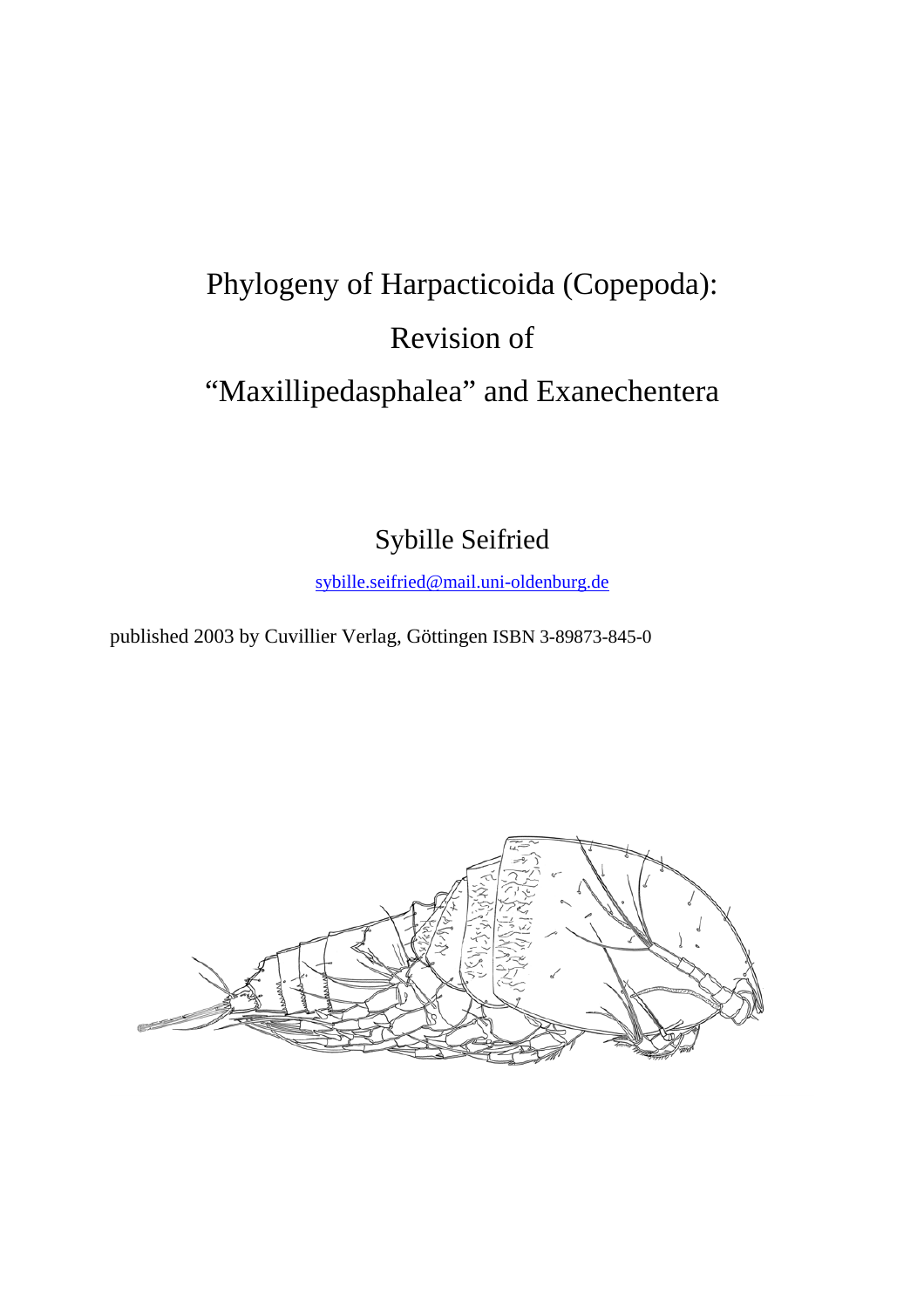## **Table of Contents**

| <b>1. INTRODUCTION</b>                                         | $\mathbf{1}$     |
|----------------------------------------------------------------|------------------|
| 2. MATERIAL AND METHODS                                        | 6                |
| <b>3. SYSTEMATICS</b>                                          | $\boldsymbol{9}$ |
| 3.1 Hierarchical presentation of the phylogenetic system of    | 9                |
| Harpacticoida                                                  |                  |
| 3.2 Notes on changes and additions to harpacticoid systematics | 11               |
| 4. TAXA OF HARPACTICOIDA, THEIR AUTAPOMORPHIES                 | 13               |
| <b>AND GROUNDPATTERN</b>                                       |                  |
| 4.1 Harpacticoida                                              | 15               |
| 4.2 Polyarthra                                                 | 23               |
| 4.3 Oligoarthra                                                | 26               |
| 4.4 Aegisthoidea                                               | 33               |
| 4.5 Rometidae                                                  | 38               |
| 4.6. Aegisthidae                                               | 41               |
| 4.7 Syngnatharthra                                             | 55               |
| 4.8 Neobradyidae                                               | 59               |
| 4.9 Podogennonta                                               | 68               |
| 4.10 Chappuisiidae                                             | 73               |
| 4.11 Ectinosomatidae                                           | 77               |
| 4.12 Exanechentera                                             | 83               |
| 4.13 Idyanthidimorpha tax. nov.                                | 88               |
| 4.14 Idyanthidae                                               | 92               |
| 4.15 Zosimidae fam. nov.                                       | 100              |
| 4.16 Paramesochridae                                           | 104              |
| 4.17 Tachidiidae                                               | 108              |
| 4.18 Palinarthra tax. nov.                                     | 113              |
| 4.19 Novocriniidimorpha tax. nov.                              | 118              |
| 4.20 Novocriniidae                                             | 122              |
| 4.21 Superornatiremidae                                        | 126              |
| 4.22 Rotundiclipeidae                                          | 129              |
| 4.23 Tisboidea                                                 | 132              |
| 4.24 Peltidiidae - Tegastidae                                  | 136              |
| 4.25 Porcellidiidae                                            | 142              |
| 4.26 Tisbidae sensu strictu                                    | 145              |
| 5. PHYLOGENETIC ANALYSIS                                       | 152              |
| 5.1 Results                                                    | 153              |
| 5.1.1 List of characters                                       | 153              |
| 5.1.2 Character matrix                                         | 158              |
| 5.1.3 Cladistic analysis                                       | 160              |
| 5.1.4 Phylogenetic Systematics                                 | 164              |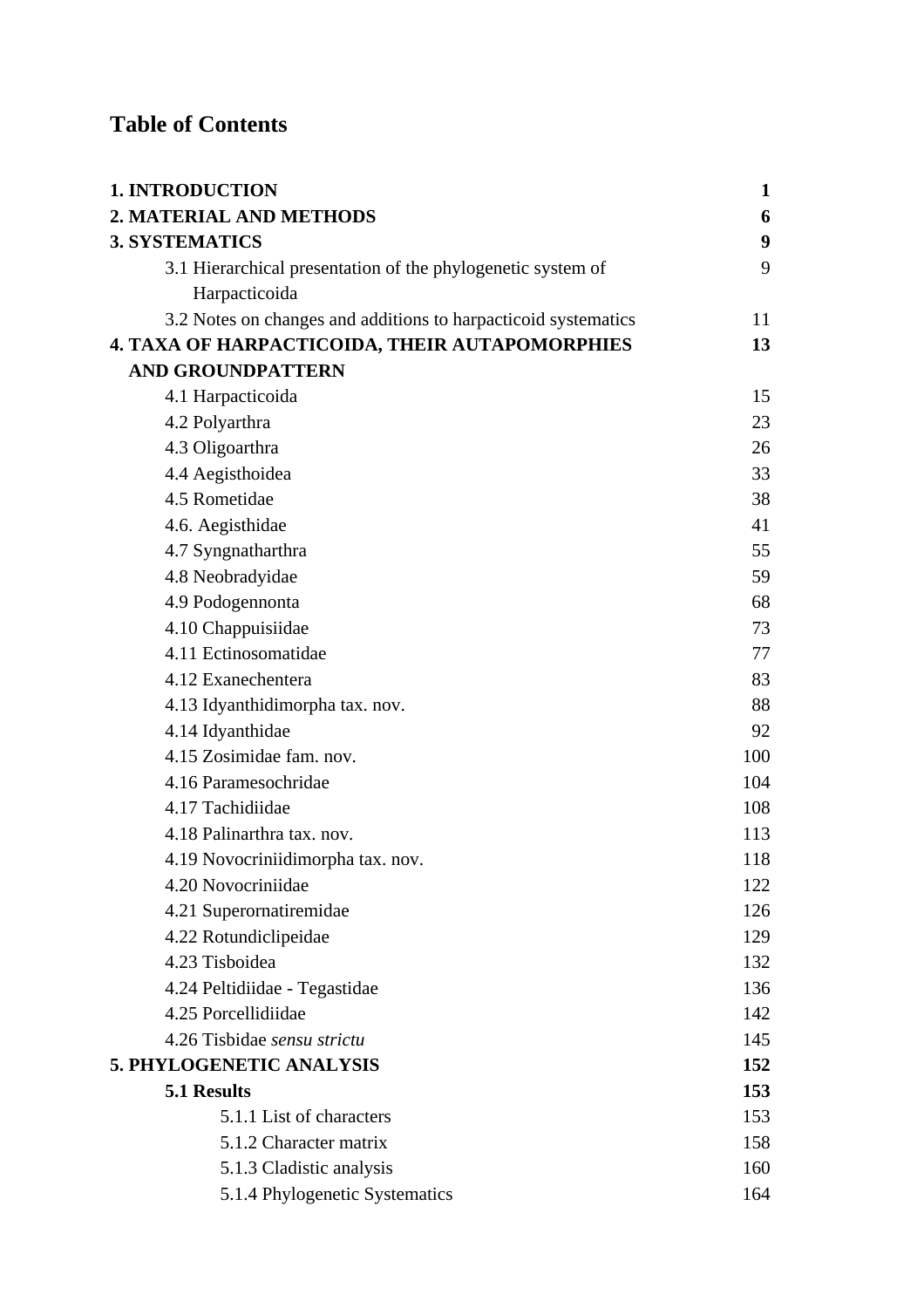| 5.1.5 Phylogenetic relationships within Harpacticoida and | 165 |
|-----------------------------------------------------------|-----|
| the autapomorphies of harpacticoid taxa                   |     |
| 5.1.6 Evolution of Harpacticoida                          | 174 |
| <b>5.2 Discussion</b>                                     | 178 |
| 5.2.1 Selection of characters and their homology          | 178 |
| 5.2.2 Polarity of characters and choice of outgroups      | 180 |
| 5.2.3 Analysis and discussion of characters               | 181 |
| 5.2.4 Monophyly of taxa                                   | 201 |
| 5.2.5 Irreversibility of character transformation         | 208 |
| 5.2.6 Oligomerization                                     | 210 |
| 5.3 Final remarks                                         | 211 |
| <b>6. SUMMARY</b>                                         | 213 |
| 7. REFERENCES                                             | 216 |
| <b>8. APPENDICES</b>                                      | 223 |
| 8.1 Appendix I. List of examined species                  | 223 |
| 8.2 Appendix II. Museum material                          | 232 |
| 8.3 Appendix III. Sampling localities                     | 254 |
| 9. ACKNOWLEDGEMENTS                                       | 258 |

## **DIAGRAM OF PHYLOGENETIC RELATIONSHIPS WITHIN HARPACTICOIDA**

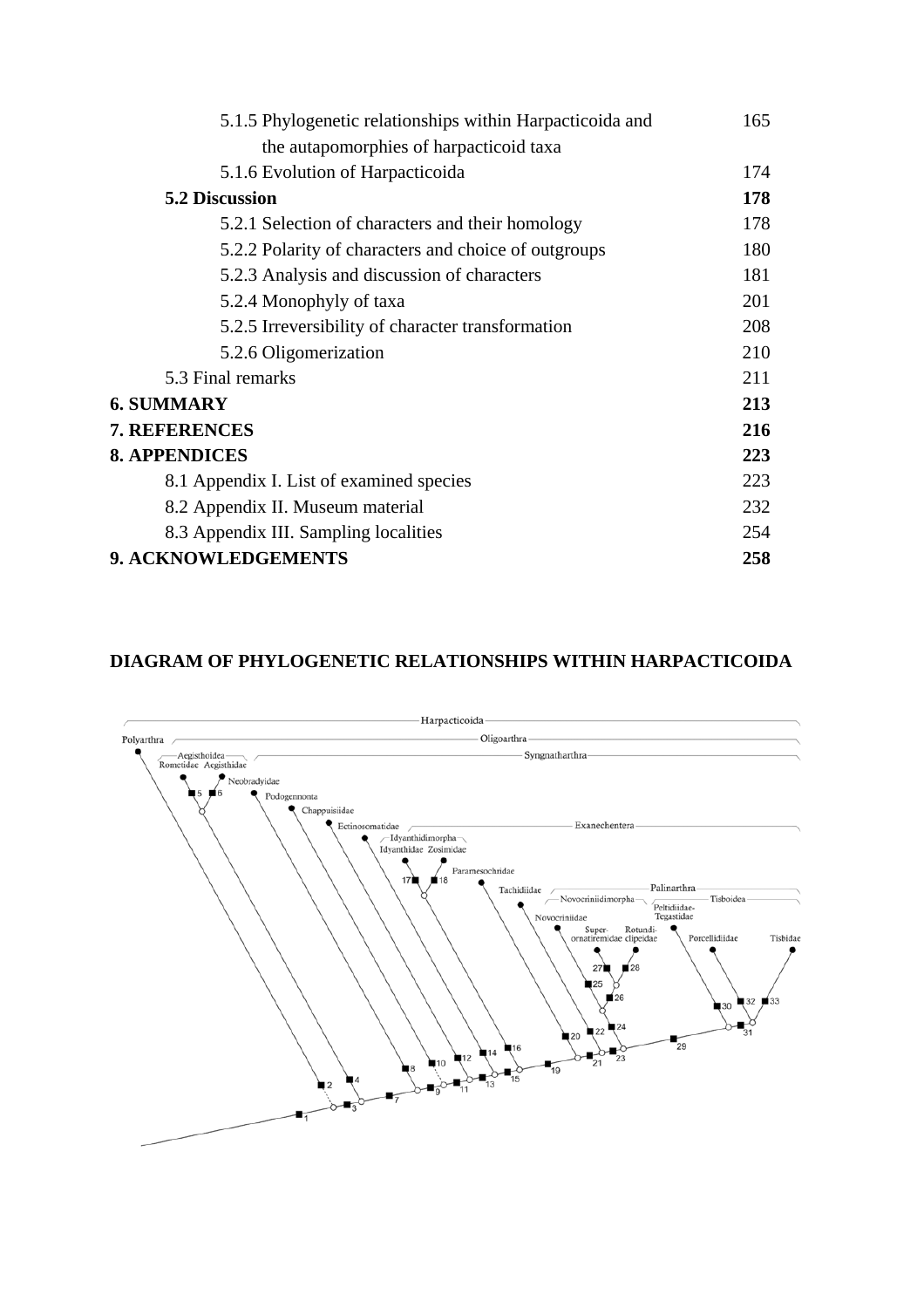## **SUMMARY**

- A hypothesis of phylogenetic relationships within Harpacticoida is presented as a result of the application of Phylogenetic Systematics and cladistic computer analysis.
- The result of the cladistic analysis of the data matrix of the taxa of Oligoarthra (16 taxa) and 3 outgroup taxa and 72 characters was one minimum length cladogram of a length of 154 (indices:  $CI = 0.57$ ; RI = 0.77; RC = 0.44).
- The diagram of the phylogenetic relationships within Harpacticoida shows the same relationships as obtained from the cladistic analysis. Only the assumed evolution of the oral cone and the maxilliped is different in the two techniques.
- Hierarchical presentation of the phylogenetic system of Harpacticoida:

```
Harpacticoida Sars, 1903 
Polyarthra Lang, 1944 
   Longipediidae Sars, 1903 
   Canuellidae Lang, 1944 
Oligoarthra Lang, 1944 
   Aegisthoidea Giesbrecht, 1892 
       Rometidae Seifried & Schminke, 2003 
       Aegisthidae Giesbrecht, 1892 
   Syngnatharthra Seifried & Schminke, 2003 
       Neobradyidae Olofsson, 1917 
       N.N. 1 
           Podogennonta Lang, 1944 
           N.N. 2 
              Chappuisiidae Chappuis, 1940 
              N.N. 3 
                  Ectinosomatidae Sars, 1903 
                  Exanechentera Lang, 1944 
                     Idyanthidimorpha tax. nov. 
                         Idyanthidae Lang, 1944 
                         Zosimidae tax. fam. 
                     N.N. 4 
                         Paramesochridae Lang, 1944 
                        N N 5
                             Tachidiidae Sars, 1909 
                             Palinarthra tax. nov. 
                                 Novocriniidimorpha tax. nov. 
                                    Novocriniidae Huys & Iliffe, 1998 
                                    N.N. 6 
                                        Superornatiremidae Huys, 1996 
                                        Rotundiclipeidae Huys, 1988 
                                 Tisboidea Stebbing, 1910 
                                    Peltidiidae Sars, 1904 
                                    Tegastidae Sars, 1904 
                                    N.N. 7 
                                        Porcellidiidae Boeck, 1865 
                                        Tisbidae Stebbing, 1910
```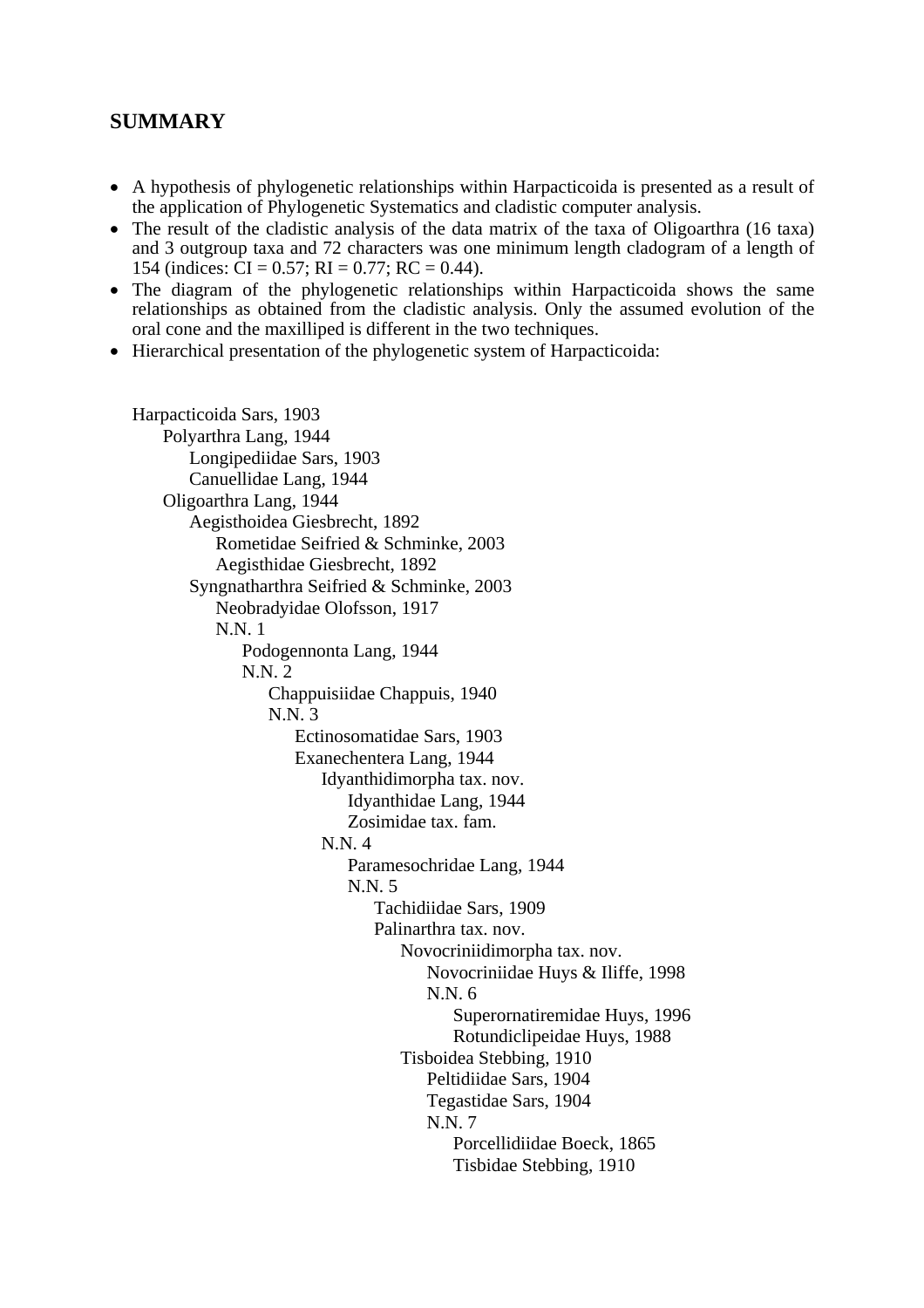- Oligoarthra is monophyletic. Many autapomorphies support this hypothesis. The groundpattern of Oligoarthra is completed here. Some character states that are traditionally considered as plesiomorphic within Oligoarthra could be described as secondarily evolved or apomorphic within Oligoarthra (e.g. the separated first pedigerous somite, 2 egg-sacs, 2 proximal setae on the cutting edge of the mandible, the 2-segmented endopod of the mandible, setation of P5 within Podogennonta). Sometimes a different character state as hitherto maintained has to be assumed for the groundpattern of Oligoarthra; e.g. an allobasis and a 3-segmented endopod of maxilla is the plesiomorphic condition; the strong claw (I) of the maxilla is not fused with the endite of the basis and the praecoxa and the coxa of the maxilliped are fused to a syncoxa in the groundpattern of Oligoarthra.
- "Maxillipedasphalea" (Aegisthidae, Chappuisiidae, Darcythompsoniidae, Ectinosomatidae, Neobradyidae, Phyllognathopodidae) is polyphyletic and therefore not maintained here. Darcythompsoniidae and Phyllognathopodidae are integrated in Podogennonta.
- A cladistic analysis demonstrates: *Neocervinia* and *Pseudocervinia* are synonyms of *Cervinia* and *Brotskayaia* is a synonym of *Expansicervinia.*
- "Neobradyoidea" (Chappuisiidae, Darcythompsoniidae, Neobradyidae, Phyllognathopodidae) is polyphyletic and therefore not maintained here.
- *Paramesochra australis* belongs to Ameiridae (Podogennonta) as *Psammoleptomesochra australis*.
- Ectinosomatoidea is synonymized with Ectinosomatidae, as both taxa embrace the same species.
- The monophyly of Exanechentera is confirmed. The exanechenteran species share a bevelled antennal endopod, a bulge at the proximal border of the mandibular gnathobase and the claw with the pointed end of the male antennule. Thompsonulidae is excluded from Exanechentera and is transferred to Podogennonta. Novocriniidae, Paramesochridae, Rotundiclipeidae, and Superornatiremidae are integrated in Exanechentera.
- Idyanthidimorpha tax. nov. contains Zosimidae tax. fam. and Idyanthidae. They mainly share the displaced coxal setae of the maxilliped, the morphology of the P1 and the sexual dimorphism of P2.
- Lang (1944) established Idyanthinae. Idyanthinae is excluded from Tisbidae *sensu strictu* and is raised to family rank. The species of Idyanthidae are mainly characterised by the elongated exopod of the maxillula, the characteristic endopod of P1, and the lack of the inner setae of the P2 enp-3 in male. *Dactylopia* together with *Idyanthe*, *Idyella*, *Idyellopsis*, *Styracothorax*, and *Tachidiella* represents the taxon Idyanthidae. *Tachidiopsis* is excluded from Idyanthidae and transferred to Neobradyidae mainly on the basis of the shape and arrangement of the syncoxal setae of the maxilliped, and the sexual dimorphism in P2 and P3. *Tachidiopsis bozici*, *T. ibericus*, *T. laubieri*, *T. parasimilis*, and *T. sarsi* are moved from *Tachidiopsis* to *Marsteinia*. Styracothoracidae is synonymized with Idyanthidae, as *Styracothorax gladiator* has the autapomorphies of Idyanthidae. *Neoscutellidium* is excluded from Idyanthidae and is transferred to Cholidyinae (Tisbidae *sensu strictu*).
- *Zosime*, *Peresime*, and *Pseudozosime* are excluded from Idyanthidae and are combined in Zosimidae tax. fam. This monophyletic species group is characterised by many autapomorphies.
- *Idyanthopsis psammophila* belongs to Paramesochridae as *Diarthrodella psammophila*.
- As Harpacticidae was integrated in Podogennonta, "Tachidioidea" is polyphyletic and therefore not maintained here.
- The monotypic Euterpinidae is synonymized with Tachidiidae, as *Euterpina acutifrons* has all autapomorphies of Tachidiidae.
- The taxon Palinarthra tax. nov consists of Novocriniidimorpha tax. nov. (Novocriniidae Superornatiremidae - Rotundiclipeidae) and Tisboidea (Peltidiidae - Tegastidae -